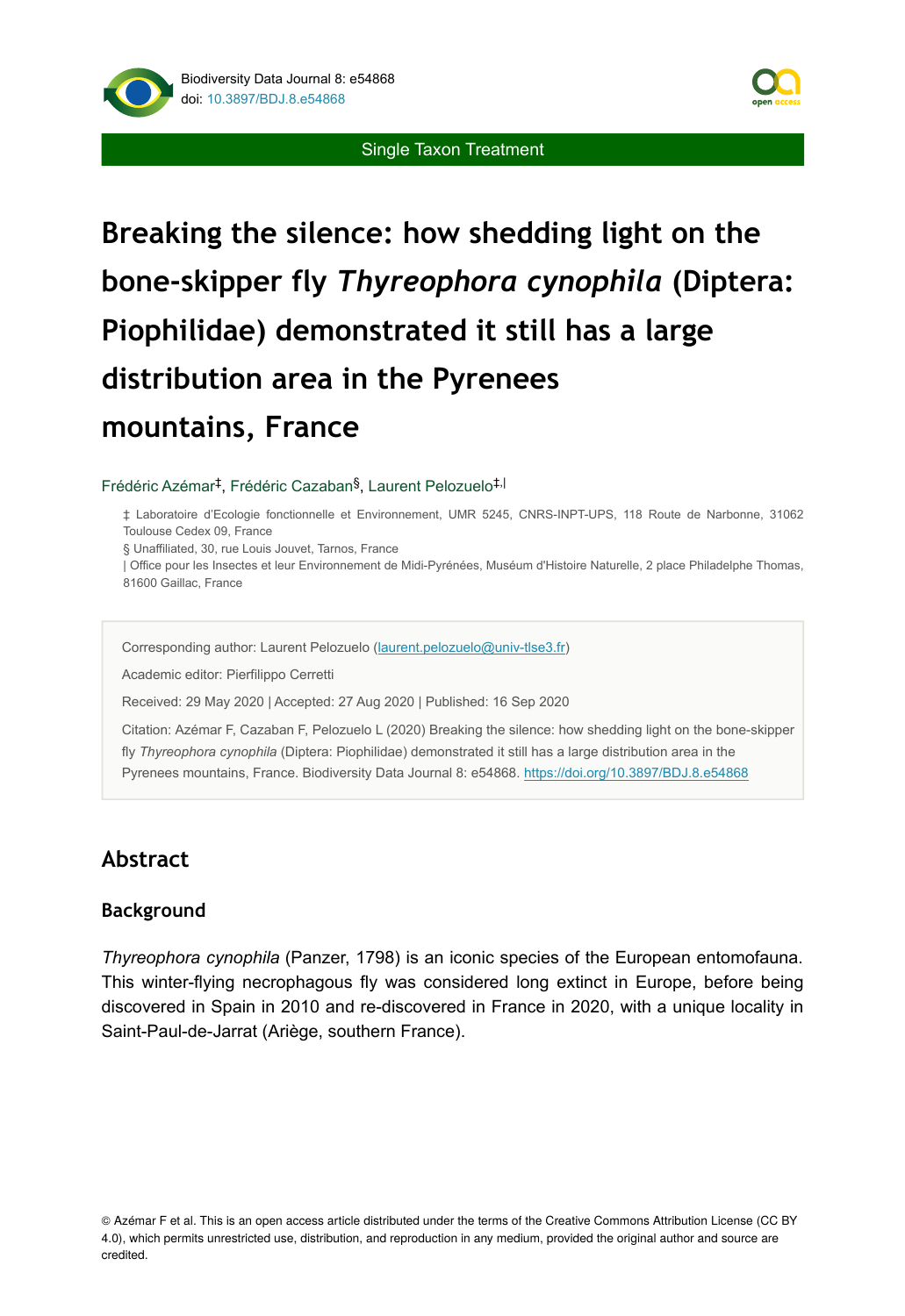#### **New information**

After bringing this species to the attention of people that are active in nature during the winter, including hunters, skilled naturalists, nature lovers and professional naturalists, we gathered seven new occurrence data for this species at six locations on the French flanks of the Pyrenees mountains. Those data considerably extend the known distribution of the species in Europe and allows mapping the first approximate extent of occurrence for this species in France.

## **Keywords**

Lazarus species, lost species, insect extinction, silent extinction, quiet extinction, neglected majority, Pyrénées.

### **Introduction**

Everyone is aware about the ongoing collapse of vertebrate populations (World Wildlife Fund 2016), from charismatic species, such as elephants, rhinoceros, tigers and apes, amongst others, to formerly common birds (Bird Life International 2020). We even give names to the last known specimen of some vertebrate species: Martha, the last passenger pigeon, Lonesome George, the last Pinta island tortoise, Sudan, the last northern white rhinoceros and Celia the last Pyrenean ibex. By contrast, most of us pay little attention to insects. Along with other invertebrates, they are the "little things that run the world" (Wilson 1987) and the "neglected majority" (Dunn 2005), which are being driven to "silent" or "quiet" extinction (Eisenhauer et al. 2019). Indeed, despite recent highlights on their drastic decline (Vogel 2017, Hallmann et al. 2017, Sánchez-Bayo and Wyckhuys 2019), very few people, even amongst entomologists, would be able to name any of the sixty-two insect species that are already extinct (IUCN 2019). Yet, awareness is a key issue to improve the knowledge of insect species and their conservation. We report here how shedding light on the iconic bone-skipper fly *Thyreophora cynophila* (Panzer, 1798) rapidly helped to map the approximate extent of occurrence of this species along the Pyrenees mountains in France. *Thyreophora cynophila* has an atypical phenology with the adult stage flying from November to March. It depends on large mammal carcasses in late stages of decay as a food resource and larvae are supposed to feed specifically on the marrow of large bones (Martín-Vega et al. 2010). *Thyreophora cynophila* original distribution used to include Germany, Austria, Algeria and France (Martín-Vega et al. 2010), but the species was long considered as extinct due both to the hygienic rules imposed on livestock carcass destruction and the regression of the wild ungulates megafauna (Fontaine et al. 2007). Menier 2003 even speculated that *T. cynophila* had become extinct because of the extirpation of the wolves, explaining that wolves used to provide carcasses with crushed bones, thus offering the fly access to bone marrow for their larvae. *Thyreophora cynophila* was rediscovered recently in Spain (Martín-Vega et al. 2010, Carles-Tolrá et al. 2010) and France, in Saint-Paul-de-Jarrat, Ariège Department (Léal et al. 2020). Both its phenology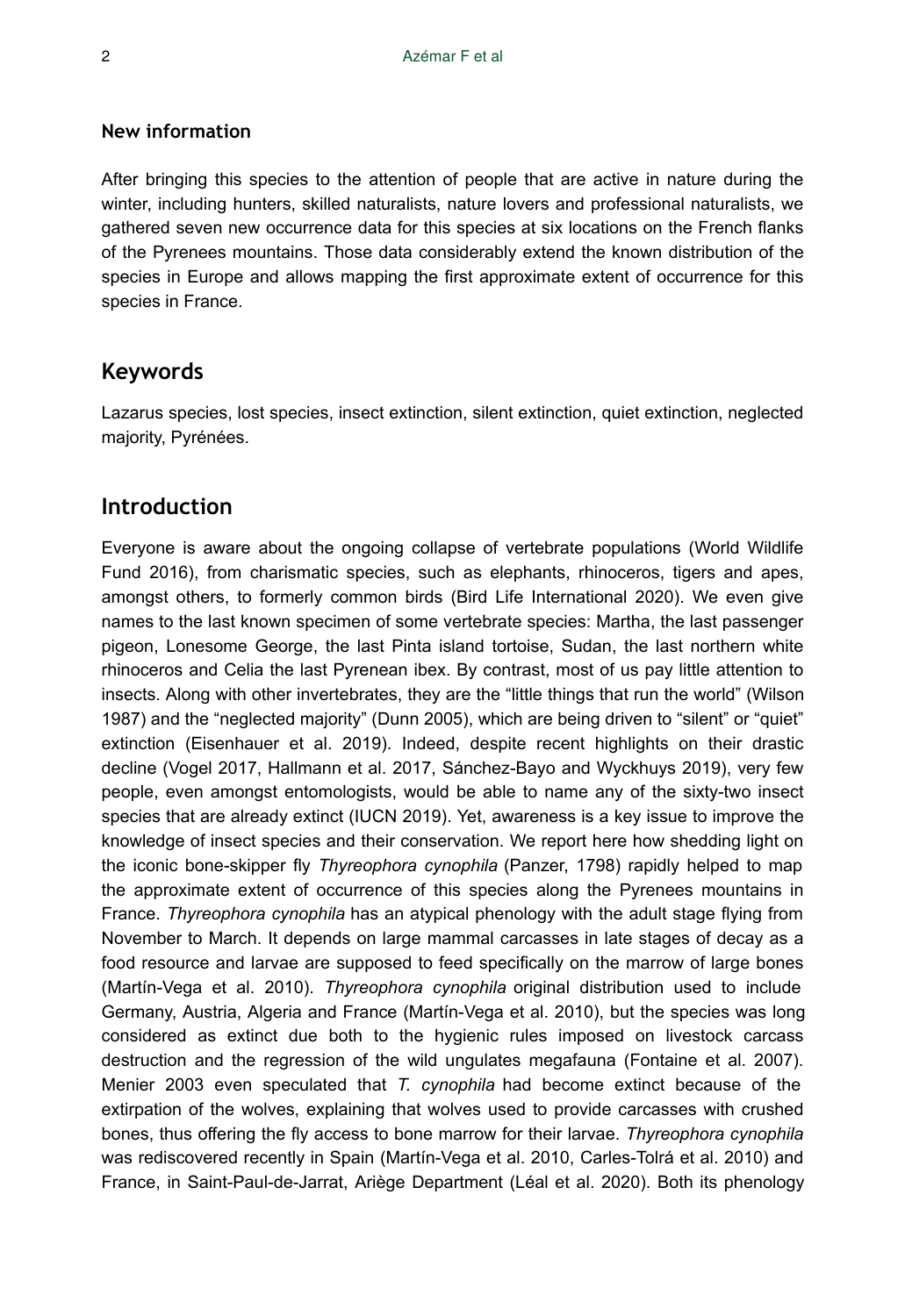and its feeding habits are putative reasons why *T. cynophila* — like other Thyreophorine flies, *Centrophlebomyia furcata* (Fabricius, 1794) and *Thyreophora antropophaga* Robineau-Desvoidy, 1830 — has gone unnoticed for such a long time, in addition to the poor attention addressed to small insects. However, combined with the recognisable and eye-catching habitus of *T. cynophila* — a bright orange head with a shiny dark-blue body — those biological traits are useful to shed light on the species. During the winter of 2019, we invited people to report sightings of an orange-headed fly on winter carcasses and we gathered the reported sightings.

## **Materials and methods**

#### **Observers alert**

Hunters in the Region Occitanie, who are all members of the Regional Association "fédération des chasseurs d'Occitanie", were invited on 25 and 26 November 2019 to look out for the eye-catching habitus of *T. cynophila* and to report putative sightings to L. Pelozuelo. Three media types were used: a tweet from "@frcoccitanie", a post on their Facebook page [\(https://www.facebook.com/FedeChasseursOccitanie\)](https://www.facebook.com/FedeChasseursOccitanie) and an actuality page on their website ([https://www.chasse-nature-occitanie.fr/biodiversite-et-observatoire/](https://www.chasse-nature-occitanie.fr/biodiversite-et-observatoire/actualites/a15342/chasseurs,-observateurs-par-nature-) [actualites/a15342/chasseurs,-observateurs-par-nature\)](https://www.chasse-nature-occitanie.fr/biodiversite-et-observatoire/actualites/a15342/chasseurs,-observateurs-par-nature-).

Skilled naturalists and simple nature observers connecting to "Faune-Occitanie" [\(https://www.faune-occitanie.org\)](https://www.faune-occitanie.org) were alerted through an "actuality page" posted on 26 November 2019. "Faune Occitanie" is an internet portal managed by a consortium of more than 15 naturalist associations. It is dedicated to the compilation of occurrence data in animals. The equivalent websites for the national level "Faune France" [\(https://www.faune](https://www.faune-france.org)[france.org\)](https://www.faune-france.org) and the Aquitaine Region "Faune Aquitaine" [\(https://www.faune-aquitaine.org](https://www.faune-france.org)) also relayed the information, on 13 and 20 December 2019, respectively. Agents of the Pyrenees National Park were also alerted through two e-mails on 19 February 2019 and 18 November 2019.

#### **Data resources**

A total of seven observations, supported by pictures of at least one adult *T. cynophila* individual, were reported from six localities (Table 1 ; Fig. 1) by seven different observers or groups of observers. Out of those seven observations, one was produced by a sheep breeder, one by agents of the French Office for Biodiversity and five were produced by people with naturalist skills. Another observation was obtained in Sandiniés (Spain, Province of Huesca), on the southern flanks of the Pyrenees. Due to the very characteristic habitus of *T. cynophila*, there was no need to capture or examine the flies further.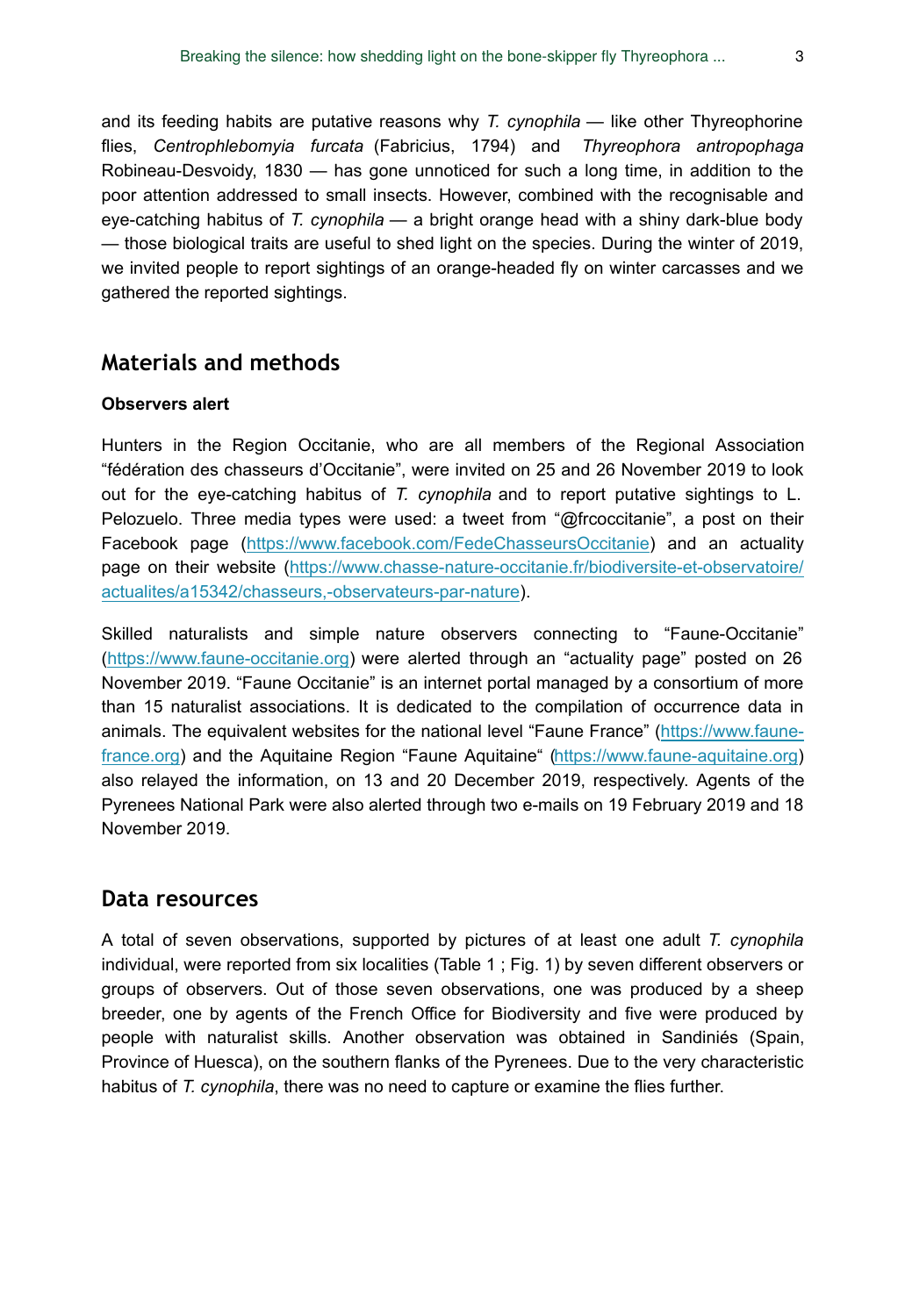#### Table 1.

Occurrence data of the bone-skipper fly *Thyreophora cynophila* (Diptera: Piophilidae) in France gathered during winter 2019/2020. Department: 09: Ariège. 64: Pyrénées-Atlantiques. 65: Hautes-Pyrénées. 66: Pyrénées-Orientales.

| Locality<br>(Department)     | <b>Coordinates</b><br>(decimal degrees) | <b>Altitude</b><br>(m) | Date         |           | Number Carcass                                                     | <b>Observer</b>                        |
|------------------------------|-----------------------------------------|------------------------|--------------|-----------|--------------------------------------------------------------------|----------------------------------------|
| Angoustrine, (66)            | 42.490536.<br>1.966931                  | 1476 m                 | 23/11/2019   | $\geq 20$ | Deer.<br>Cervus elaphus                                            | L. Vallverdu                           |
| Espelette,<br>(64)           | 43.307868,<br>$-1.470854$               | 482 m                  | 02/01/2020 1 |           | Semi-feral Basque<br>poney,<br>Equus caballus                      | F. Cazaban                             |
| Unac.<br>(09)                | 42.7553333,<br>1.773142                 | 616 m                  | 09/01/2020   | $\geq 4$  | Sheep,<br>Ovis aries                                               | P. Guiton <sup>1</sup>                 |
| Angoustrine, (66)            | 42.516667,<br>1.950000                  | 1885 m                 | 01/02/2020   | $\geq 8$  | Doe.<br>Cervus elaphus                                             | F. Caminade                            |
| Ustou.<br>(09)               | 42.807546,<br>1.272470                  | 873 m                  | 02/02/2020 4 |           | Sheep,<br>Ovis aries                                               | X. Rozec, A.<br>Pialot, L. Coutu       |
| Bagnères-de-<br>Bigorre (65) | 42.898891,<br>0.201553                  | 1965 m                 | 10/02/2020 1 |           | Pyrenean chamois,<br>Rupicapra<br>pyrenaica                        | $M.$ and $O.$<br>Taburet, M.<br>Marlas |
| Sansa, (66)                  | unknown                                 | unknown                | 29/02/2020   | $\geq$ 3  | Mediterranean wild<br>sheep,<br>Ovis gmelini<br>musimon x Ovis sp. | A. Chapuis, L.<br>Gayral <sup>2</sup>  |

 $1$  Information transmitted by J. Aspirot (Observatoire de la Montagne).

 $2$  Information transmitted by V. Lacaze (Association des Naturalistes de l'Ariège).

# **Taxon treatment**

#### *Thyreophora cynophila* **(Panzer, 1798)**

#### **Materials**

- a. scientificName: *Thyreophora cynophila*; acceptedNameUsage: Mouche gypaète, Mouche à tête orange, Thyréophore cynophile; order: Diptera; family: Piophilidae; genus: *Thyreophora*; specificEpithet: *cynophila*; scientificNameAuthorship: (Panzer, 1798); continent: Europe; country: France; stateProvince: Occitanie; county: Pyrénées-Orientales; municipality: Angoustrine; verbatimElevation: 1476 m; verbatimCoordinates: 1°58'0.95" E 42°29'25.93" N; verbatimCoordinateSystem: decimal degrees; decimalLatitude: 42.490536; decimalLongitude: 1.966931; samplingProtocol: Opportunistic sight; individualCount: ≥ 20; lifeStage: adult; behavior: On deer carcass, *Cervus elaphus*; identifiedBy: L.Vallverdu
- b. scientificName: *Thyreophora cynophila*; acceptedNameUsage: Mouche gypaète, Mouche à tête orange, Thyréophore cynophile; order: Diptera; family: Piophilidae; genus: *Thyreophora*; specificEpithet: *cynophila*; scientificNameAuthorship: (Panzer, 1798); continent: Europe; country: France; stateProvince: Nouvelle-Aquitaine; county: Pyrénées-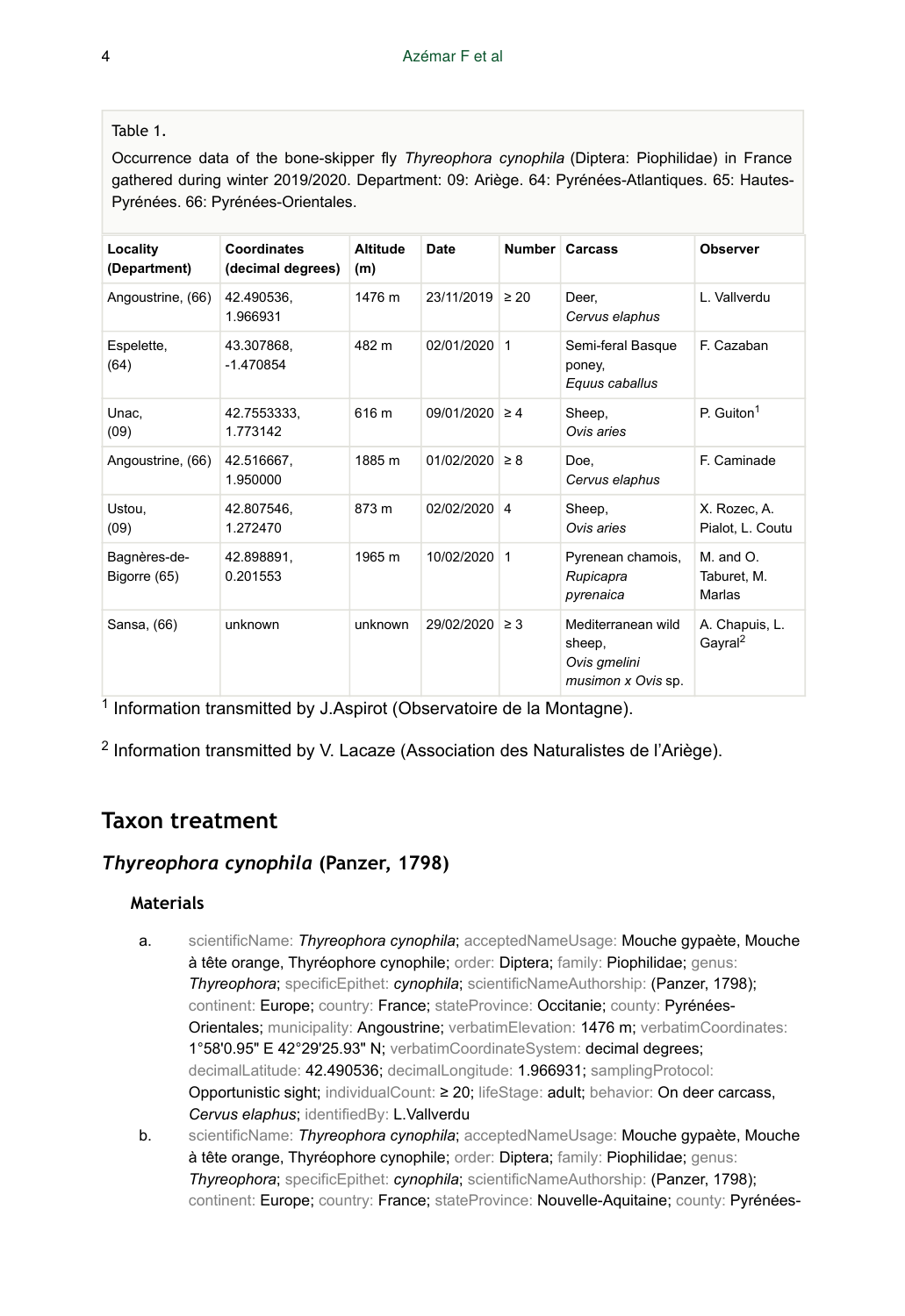Atlantiques; municipality: Espelette; verbatimElevation: 482 m; verbatimCoordinates: 1°28'15.074" W 43°18'28.33" N; verbatimCoordinateSystem: decimal degrees; decimalLatitude: 43.307868; decimalLongitude: -1.470854; samplingProtocol: Opportunistic sight; individualCount: 1; lifeStage: adult; behavior: On semi-fera basque poney carcass, *Equus caballus*; identifiedBy: F. Cazaban

- c. scientificName: *Thyreophora cynophila*; acceptedNameUsage: Mouche gypaète, Mouche à tête orange, Thyréophore cynophile; order: Diptera; family: Piophilidae; genus: *Thyreophora*; specificEpithet: *cynophila*; scientificNameAuthorship: (Panzer, 1798); continent: Europe; country: France; stateProvince: Occitanie; county: Aričge; municipality: Unac; verbatimElevation: 616 m; verbatimCoordinates: 1°46'23,31" E 42°45'19,20" N; verbatimCoordinateSystem: decimal degrees; decimalLatitude: 42.7553333; decimalLongitude: 1.773142; samplingProtocol: Opportunistic sight; individualCount: ≥ 4; lifeStage: adult; behavior: On sheep carcass, *Ovis aries*; identifiedBy: P. Guiton
- d. scientificName: *Thyreophora cynophila*; acceptedNameUsage: Mouche gypaète, Mouche à tête orange, Thyréophore cynophile; order: Diptera; family: Piophilidae; genus: *Thyreophora*; specificEpithet: *cynophila*; scientificNameAuthorship: (Panzer, 1798); continent: Europe; country: France; stateProvince: Occitanie; county: Pyrénées-Orientales; municipality: Angoustrine; verbatimElevation: 1885 m; verbatimCoordinates: 1°57'46" E 42°31'17 N; verbatimCoordinateSystem: decimal degrees; decimalLatitude: 42.516667; decimalLongitude: 1.95; samplingProtocol: Opportunistic sight; individualCount: ≥ 8; lifeStage: adult; behavior: On doe carcass, *Cervus elaphus*; identifiedBy: F.Caminade
- e. scientificName: *Thyreophora cynophila*; acceptedNameUsage: Mouche gypaète, Mouche à tête orange, Thyréophore cynophile; order: Diptera; family: Piophilidae; genus: *Thyreophora*; specificEpithet: *cynophila*; scientificNameAuthorship: (Panzer, 1798); continent: Europe; country: France; stateProvince: Occitanie; county: Aričge; municipality: Ustou; verbatimElevation: 873 m; verbatimCoordinates: 1°16'20,89" E 42°48'27,17"N; verbatimCoordinateSystem: decimal degrees; decimalLatitude: 42.807546; decimalLongitude: 1.27247; samplingProtocol: Opportunistic sight; individualCount: 4; lifeStage: adult; behavior: On sheep carcass, *Ovis aries*; identifiedBy: X. Rozec, A. Pialot, L. Coutu
- f. scientificName: *Thyreophora cynophila*; acceptedNameUsage: Mouche gypaète, Mouche à tête orange, Thyréophore cynophile; order: Diptera; family: Piophilidae; genus: *Thyreophora*; specificEpithet: *cynophila*; scientificNameAuthorship: (Panzer, 1798); continent: Europe; country: France; stateProvince: Occitanie; county: Hautes-Pyrénées; municipality: Bagnères-de-Bigorre; verbatimElevation: 1965 m; verbatimCoordinates: 0°12'5,59" E 42°53'56,01" N; verbatimCoordinateSystem: decimal degrees; decimalLatitude: 42.898891; decimalLongitude: 0.201553; samplingProtocol: Opportunistic sight; individualCount: 1; lifeStage: adult; behavior: Dead. On Pyrenean chamois carcass, *Rupicapra pyrenaica*; identifiedBy: M. and O. Taburet, M. Marlas
- g. scientificName: *Thyreophora cynophila*; acceptedNameUsage: Mouche gypaète, Mouche à tête orange, Thyréophore cynophile; order: Diptera; family: Piophilidae; genus: *Thyreophora*; specificEpithet: *cynophila*; scientificNameAuthorship: (Panzer, 1798); continent: Europe; country: France; stateProvince: Occitanie; county: Pyrénées-Orientales; municipality: Sansa; samplingProtocol: Opportunistic sight; individualCount: ≥ 3; lifeStage: adult; behavior: On Mediterranean wild sheep, *Ovis gmelini musimon* x *Ovis* sp.; identifiedBy: A. Chapuis, L. Gayral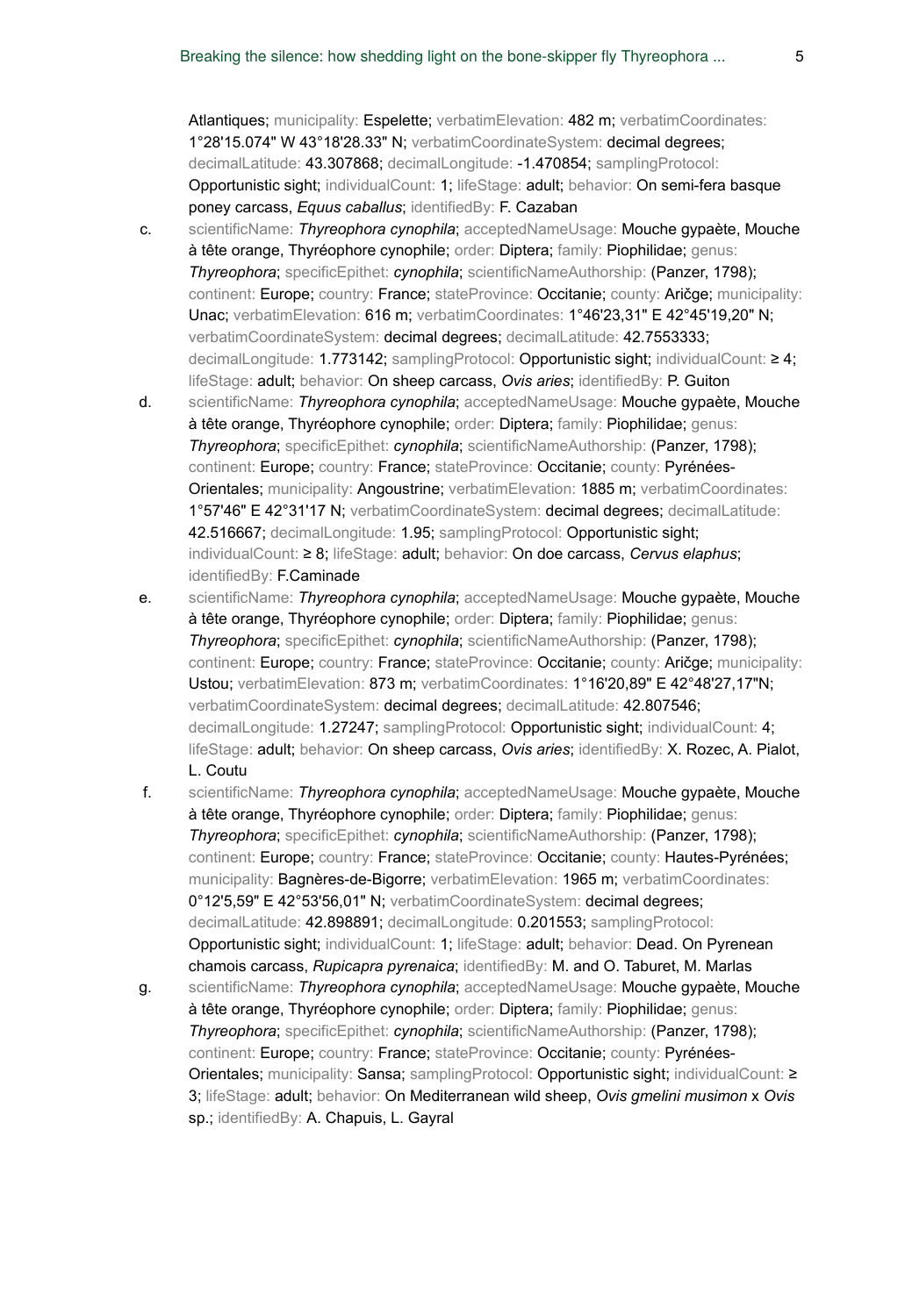#### **Description**

*Thyreophora cynophila* is a mid-size fly (around 1 cm long) with a shiny black or darkblue body and legs (Fig. 2). Its orange head is its most characteristic and eye-catching morphological trait. *Thyreophora cynophila* also has a long scutellum prolonged by two long hairs (Fig. 2B and D), a trait shared with other Piophilid flies, such as *Centrophlebomyia* sp. (Mei et al. 2013). Males have enlarged hind-legs.



The extent of occurrence of the bone-skipper fly *Thyreophora cynophila* (Diptera: Piophilidae) in the Pyrenees mountain range. Data gathered during this study in winter 2019 (black circle). Observations in the Spanish Pyrenees (black square). Data obtained by Léal et al. 2020 (white circle). Closest data previously published for Spain (white sqare): Lérida, Carles-Tolrá 2013; Girona, picture by Juan Carlos Santiago (Biodiversidad virtual 2013) and Luesia, Carles-Tolrá et al. 2011.

# **Discussion**

Our seven observations are distributed along almost all of the Pyrenees mountain range, from Espelette, as the most western point, to Sansa approximately 300 km away to the east (Fig. 1), with Bagnères-de-Bigorre in the middle. The two sightings in Angoustrine and the sightings in Sansa, Unac and Ustou form a "cluster" close to Saint-Paul-de-Jarrat, where the species was re-discovered (Léal et al. 2020). Those localities are approximately 20 to 70 km away from each other (distances as the crow flies). No conclusion can be based on this pattern that may reflect a higher density of *T. cynophila* on the eastern side of the Pyrenees, but could also simply be the result of a biased sampling effort. Indeed, people close to the initial site of rediscovery may have felt more concerned and thus more prone to search for the fly.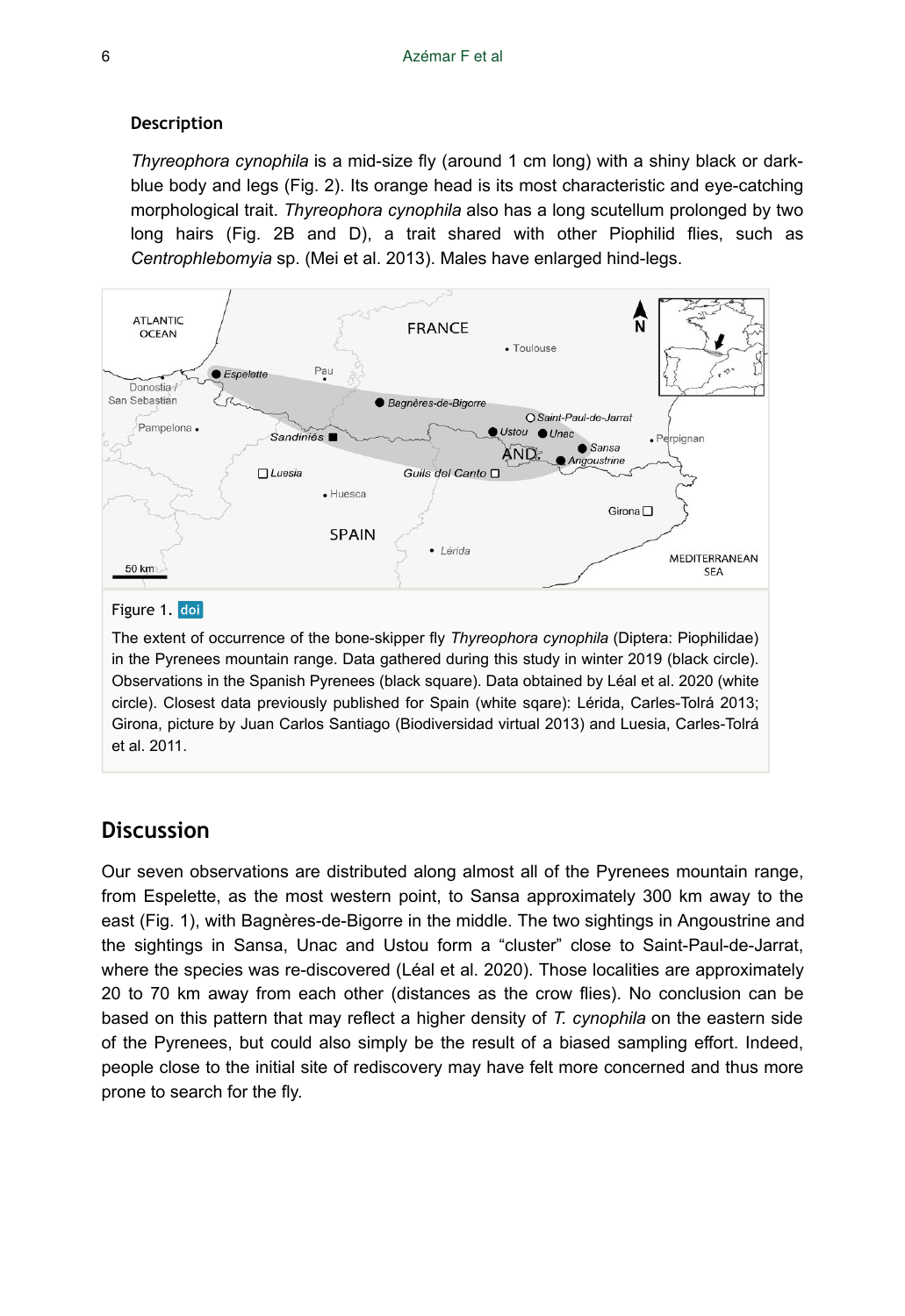

#### Figure 2. doi

*Thyreophora cynophila* and its habitat. (A) & (B): Pyrenean chamois carcass and dorsal view of a *T. cynophila* individual found dead, probably due to low nocturnal temperature in Bagnères-de-Bigorre (Hautes-Pyrénées, France). Picture by Martin Taburet. (C) & (D) Sheep carcass and *T. cynophila* observed in Unac (Ariège, France). Picture by Pierre Guiton. (E) & (F). Cow carcass and *T. cynophila* observed in Sandiniés (Huesca, Spain). Picture by Laurent Pelozuelo.

Our observation in Sandiniés is the first observation in this northern Spanish province, on the southern flank of the Pyrenees. Based on our dataset and one previous observation in the south-eastern Pyrenees, in Guils del Cantó (Spain, Lérida Province, Carles-Tolrá 2013), the actual extent of occurrence in the Pyrenees mountain range can be mapped for the first time. It is approximately 14,000 km² in extent and rises between altitudes of 482 to 1,965 m. This cluster of observations is approximately 65 km away from the sighting in Luesia (Zaragoza Province, Carles-Tolrá et al. 2011, Carles-Tolrá 2011), 100 km away from a sighting in Girona (Biodiversidad virtual 2013), 170 km away from observations in Soria Province (Carles-Tolrá 2011, Carles-Tolrá et al. 2014) and 200 km away from a cluster of observations in La Rioja Province (Zaldívar Ezquerro et al. 2011).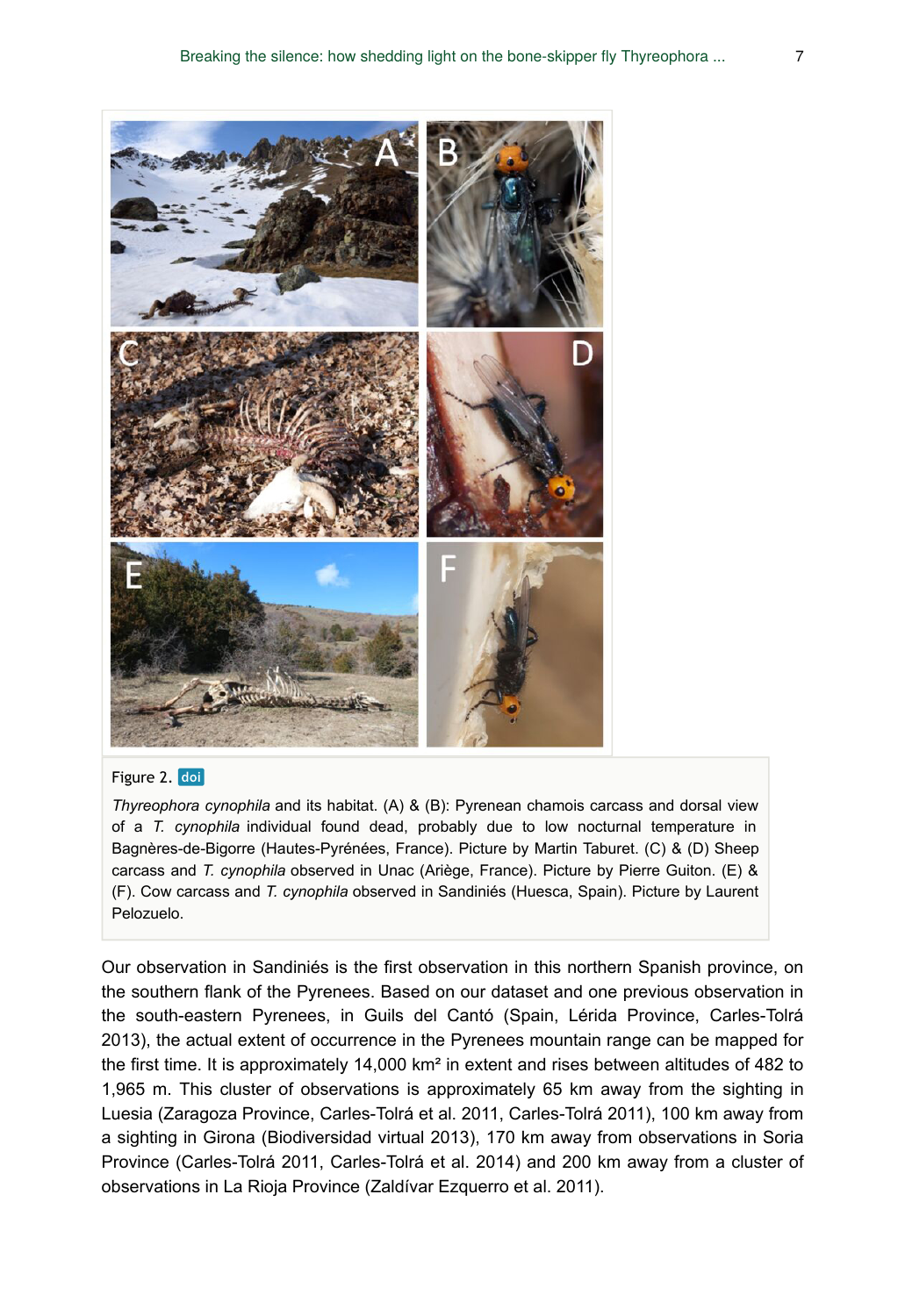*Thyreophora cynophila* could be found on both domestic and wild ungulate carcasses, which is consistent with previous reports in Spain (Morales et al. 2016) . This gives hope that the fly would benefit from an alternative resource in the case of sheep, cow and horse breeding decline for economic reasons. It also suggests that the species could take advandage of the effort dedicated to supplementary feeding programmes for vultures species, as the so-called "vulture restaurants" can host this fly (Martín-Vega and Baz 2011). However, we did not find *T. cynophila* on vulture restaurants during preliminary prospections in the eastern Pyrenees (Azemar & Pelozuelo, unpublished data). Moreover, sanitary rules for the management of vulture restaurants in France are not compatible with the support of *T. cynophila* as carcass remains, including bones, must be removed within seven days (République Française 1998). Even if we verified that this seven-days delay is poorly respected, vulture restaurant managers collect and incinerate the remaining bones at least once a year and this may negatively impact *T. cynophila*. A modification of the sanitary rules to allow a longer time for bones remaining in the vulture restaurants would thus probably be beneficial for *T. cynophila*. Considering its former presence in the surroundings of Paris, Manheim or Algier (Martín-Vega et al. 2010) and its actual large distribution in Spain (Morales et al. 2016), *T. cynophila* probably depends on large carcasses availability rather than on habitat type (i.e vegetation or soil), as do the endangered carrion beetle *Nicrophorus americanus* Olivier, 1790 (Holloway and Schnell 1997Howard and Hall 2019). Thus, if conservation measures were necessary, they probably should focus on the availability of large carcasses. For the moment, the ongoing "re-wilding" of the Pyrenees with stable or increasing populations of six wild ungulates species (Ibex, *Capra pyrenaica pyrenaica*; Pyrenean chamois, *Rupicapra pyrenaica pyrenaica*; deer, *Cervus elaphus*; roe deer, *Capreolus capreolus*; mediterranean wild sheep *Ovis gmelini musimon x Ovis* sp. and wild boar, *Sus scrofa* - and the increasing population of brown bear *Ursus arctos* (Sentilles et al. 2020) plus the arrival of the wolf *Canis lupus)* should allow *T. cynophila* to escape extinction.

Such a picture is quite positive as it demonstrates that the "absence" of *T. cynophila* in France was due to a lack of attention. It lets us expect new sightings in the future, particularly in other mountain ranges where sheep, cow and horse breeding are still present and co-exist with populations of wild ungulates (Alps, Massif Central). Large territories where agro-pastoralism is still important enough to support vulture populations, like the "Great Causses" (close to Millau, Aveyron Department), may also host *T. cynophila* populations. *T. cynophila* is definitively a lazarus species now "back from the dead" (Martín-Vega et al. 2010, Léal et al. 2020) like *Centrophlebomyia furcata* that was rediscovered in Spain (Gómez-Gómez et al. 2008). Nevertheless, the conservation status of *T. cynophila* cannot be evaluated due to the lack of data. Its area of occurence has probably been severly reduced in France and it is hardly imaginable that a contemporary dipterist would find it in the surroundings of Paris as Robineau-Desvoidy did in 1836 (Robineau-Desvoidy 1841). However, recent observations in Spain and France should encourage prospection targeting this species in other parts of France, in Germany and Austria where it has been previously observed, but also in other countries of central Europe (for example, in the primeval Białowieża forest in Poland) and in Algeria.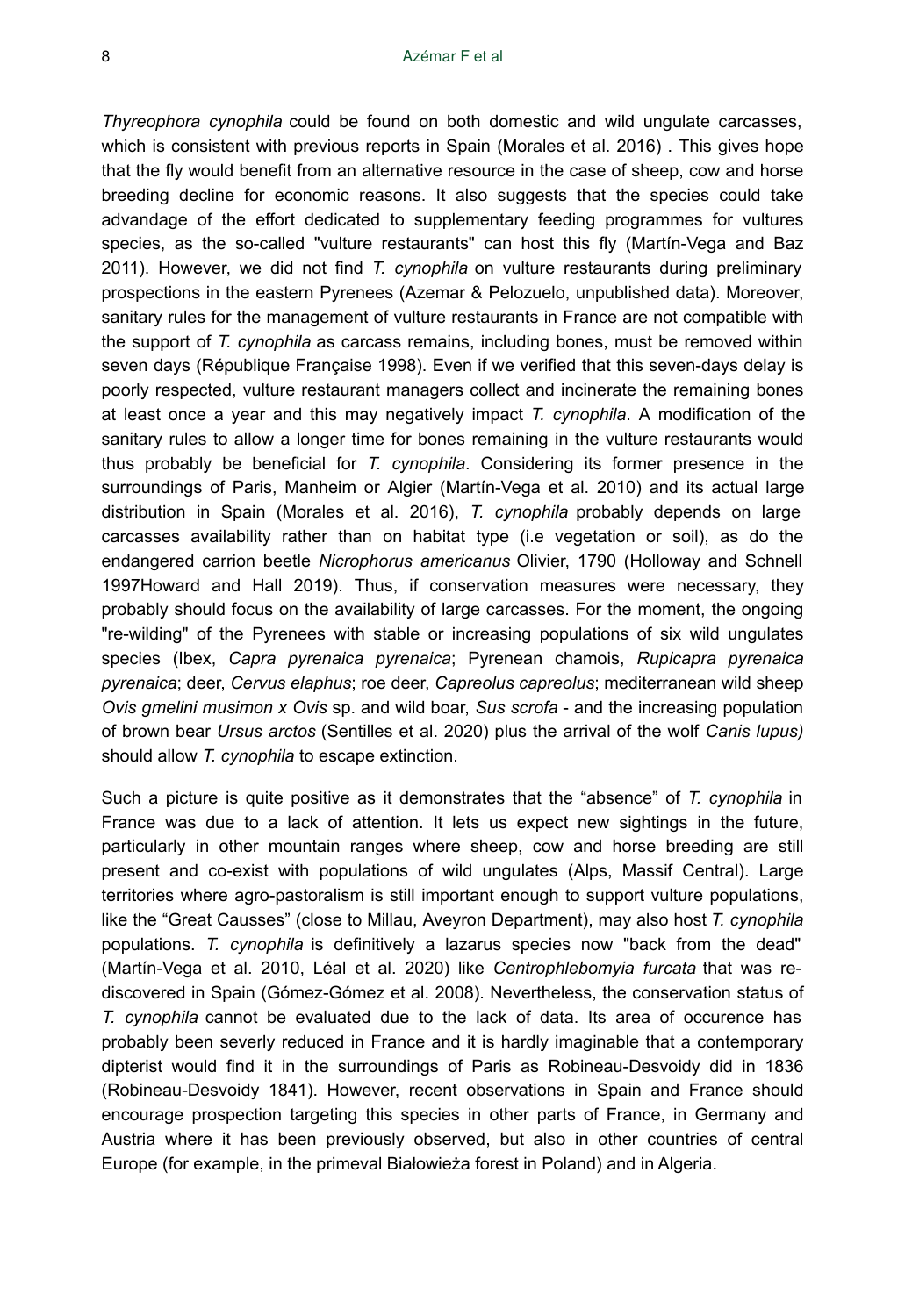We expect that increased awareness and new tools such as websites and smartphone applications dedicated to report and gather occurrence data ([Inaturalist,](https://www.inaturalist.org/) Naturalist, [Faune-](https://www.faune-france.org/)[France](https://www.faune-france.org/)) will increase our knowledge of the geographic distribution of this iconic species and related taxa, such as *Centrophlebomyia* sp. in France and Europe.

## **Acknowledgements**

First, we thank the observers who took the time to report their sightings with valuable information: Loïc Vallverdu, Frédéric Cazaban, Pierre Guiton, Frédéric Caminade, Xavier Rozec, Angèle Pialot, Lucien Coutu, Sébastien Corona, Martin and Oriane Taburet, Mathilde Marlas, Arthur Chapuis and Laurent Gayral. We also thank the structure and people who helped in transmitting the observations: Jean Aspirot (Obsevatoire de la Montagne) and Vincent Lacaze (Association des Naturalistes de l'Ariège). Xavier Rozec, Angèle Pialot and Lucien Coutu are employed by the French Environmental Agency « Office Français de la Biodiversité » and observed *T. cynophila* during a field mission, as part of their job.

We also warmly thank Philipe Jourde, manager of the online database [https://www.faune](https://www.faune-france.org)[france.org,](https://www.faune-france.org) who transmitted the *T. cynophila* alert to the network of Faune-France observers and Karine Saint-Hilaire, regional director of the region Occitanie hunters Association, who transmitted the alert to Occitanie hunters. This work is inscribed within the framework of the national inventory of the natural heritage (inventaire national du patrimoine naturel, [https://inpn.mnhn.fr\)](https://inpn.mnhn.fr) and was supported by the UMS Patrimoine Naturel (Office Français de la Biodiversité, Centre National de la Recherche Scientifique, Muséum National d'Histoire Naturelle).

## **Author contributions**

FA edited the first draft and produced the map shown in Figure 1. FC produced one of the seven observations reported, edited the first draft and converted all geographical coordinates in decimal degrees. LP initiated and coordinated this work and wrote the first draft.

## **References**

- Biodiversidad virtual (2013) *Thyreophora cynophila* (Panzer, 1794). Picture by Juan Carlos Santiago. [https://www.biodiversidadvirtual.org/insectarium/Thyreophora](https://www.biodiversidadvirtual.org/insectarium/Thyreophora-cynophila-(Panzer-1794)-img538800.html)[cynophila-\(Panzer-1794\)-img538800.html.](https://www.biodiversidadvirtual.org/insectarium/Thyreophora-cynophila-(Panzer-1794)-img538800.html) Accessed on: 2020-5-28.
- Bird Life International (2020) Species factsheet: *Hirundo rustica*. <http://datazone.birdlife.org/species/factsheet/barn-swallow-hirundo-rustica>. Accessed on: 2020-3-27.
- Carles-Tolrá M, Rodríguez PC, Verdú J (2010) *Thyreophora cynophila* (Panzer, 1794): collected in Spain 160 years after it was thought to be extinct (Diptera: Piophilidae: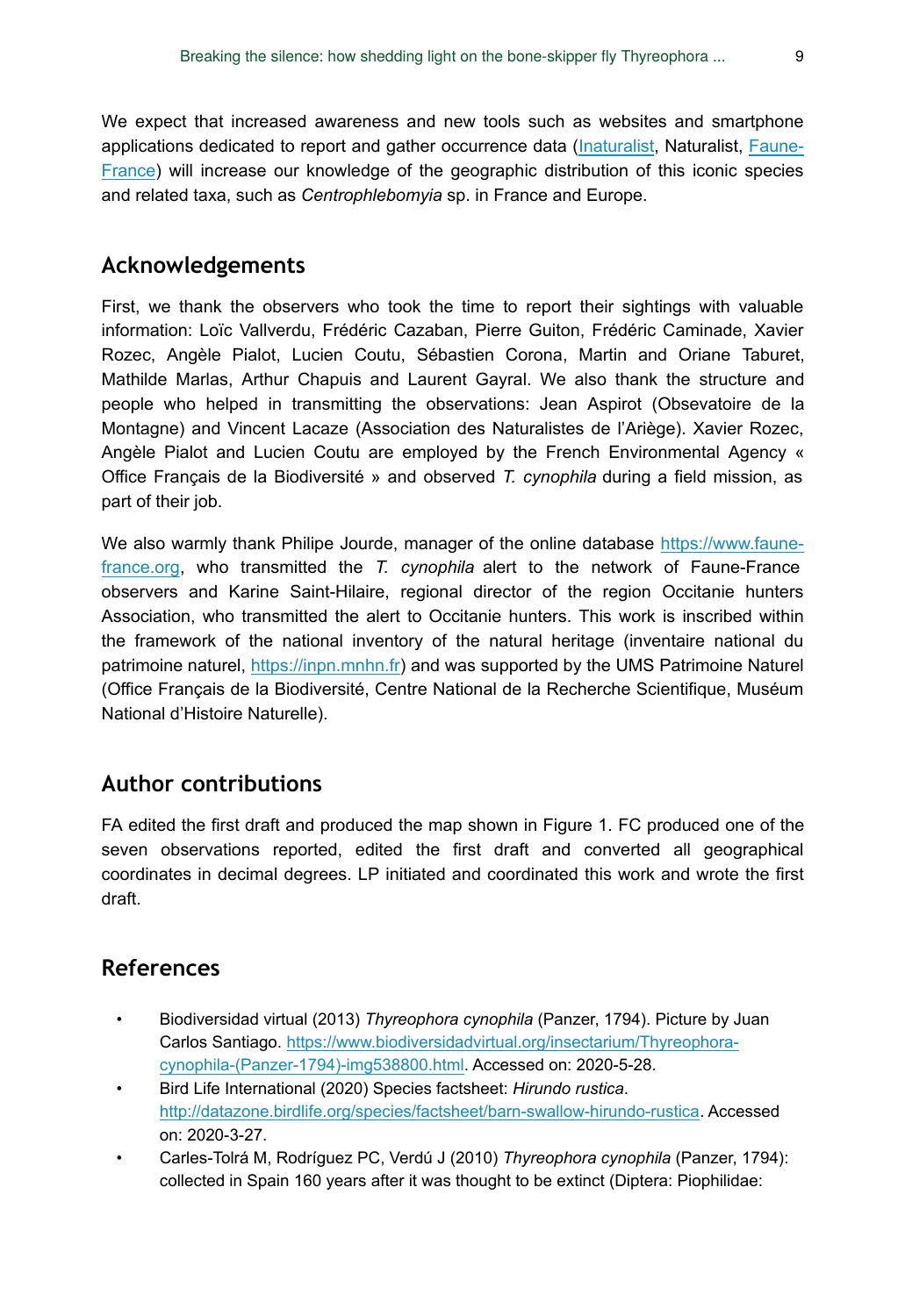Thyreophorini. Boletín de la Sociedad Entomológica Aragonesa 46: 1‑7. URL: <http://sea-entomologia.org/PDF/001007BSEA46Thyreophorabr.pdf>

- Carles-Tolrá M (2011) Primera cita de *Thyreophora cynophila* (Panzer) sobre cadveres de aves (Diptera: Piophilidae: Thyreophorini. Boletín de la Sociedad Entomológica Aragonesa 49: 355‑356. URL: [http://sea-entomologia.org/Publicaciones/PDF/](http://sea-entomologia.org/Publicaciones/PDF/BOLN_49/355356BSEA49NBThyreophoracadaveres.pdf) [BOLN\\_49/355356BSEA49NBThyreophoracadaveres.pdf](http://sea-entomologia.org/Publicaciones/PDF/BOLN_49/355356BSEA49NBThyreophoracadaveres.pdf)
- Carles-Tolrá M, Compaired F, Blasco J (2011) *Thyreophora cynophila* (Panzer), Centrophlebomyia furcata (Fabricius) and other Dipterans associated to winter carcasses (Insecta: Diptera . Boletín de la Sociedad Entomológica Aragonesa 48: 217‑220. URL: [https://pdfs.semanticscholar.org/](https://pdfs.semanticscholar.org/d386/372f7579754ecaaf19818ced1e040bda6704.pdf) [d386/372f7579754ecaaf19818ced1e040bda6704.pdf](https://pdfs.semanticscholar.org/d386/372f7579754ecaaf19818ced1e040bda6704.pdf)
- Carles-Tolrá M (2013) *Thyreophora cynophila* (Panzer, 1798): Genero y especie nuevos para Catalua (Espaa) (Diptera: Piophilidae: Thyreophorina . Heteropterus Revista de Entomologia 13 (2): 197-198. URL: [https://www.heteropterus.org/images/HRE/articulos/](https://www.heteropterus.org/images/HRE/articulos/Heteropterus_Rev_Entomol_13(2)_197-198.pdf) Heteropterus Rev Entomol 13(2) 197-198.pdf
- Carles-Tolrá M, Andrés B, Flechoso F (2014) Nuevos datos de *Thyreophora cynophila* (Panzer) de la provincia de Soria (España) (Diptera: Piophilidae: Thyreophorina). Boletín de la Sociedad Entomológica Aragonesa 54: 428‑429. URL: [http://sea-entomologia.org/PDF/](http://sea-entomologia.org/PDF/Boletin54/428429BSEA54NBThyreophoraSoria.pdf) [Boletin54/428429BSEA54NBThyreophoraSoria.pdf](http://sea-entomologia.org/PDF/Boletin54/428429BSEA54NBThyreophoraSoria.pdf)
- Dunn RR (2005) Modern insect extinctions, the neglected majority. Conservation Biology 19 (4): 1030‑1036. <https://doi.org/10.1111/j.1523-1739.2005.00078.x>
- Eisenhauer N, Bonn A, Guerra CA (2019) Recognizing the quiet extinction of invertebrates. Nature Communication 10 (50): 1‑3. [https://doi.org/10.1038/](https://doi.org/10.1038/s41467-018-07916-1) [s41467-018-07916-1](https://doi.org/10.1038/s41467-018-07916-1)
- Fontaine B, Bouchet P, Van Achterberg K, Alonso-Zarazaga MA, Araujo R, Asche M, Aspöck U, Audisio P, Aukema B, Bailly N, Balsamo M, Bank R, Barnard P, Belfiore C, Bogdanowicz W, Bongers T, Boxshall G, Burckhardt D, Camicas J, Chylarecki P, Crucitti P, Deharveng L, Dubois A, Enghoff H, Faubel A, Fochetti R, Gargominy O, Gibson D, Gibson R, Gómez López MS, Goujet D, Harvey M, Heller K, Van Helsdingen P, Hoch H, De Jong H, De Jong Y, Karsholt O, Los W, Lundqvist L, Magowski W, Manconi R, Martens J, Massard J, Massard-Geimer G, Mcinnes S, Mendes L, Mey E, Michelsen V, Minelli A, Nielsen C, Nieto Nafría J, Van Nieukerken E, Noyes J, Pape T, Pohl H, De Prins W, Ramos M, Ricci C, Roselaar C, Rota E, Schmidt-Rhaesa A, Segers H, Strassen RZ, Szeptycki A, Thibaud J, Thomas A, Timm T, Van Tol J, Vervoort W, Willmann R (2007) The European Union's 2010 target: Putting rare species in focus. Biological Conservation 139: 167‑185. [In English]. [https://doi.org/10.1016/j.biocon.](https://doi.org/10.1016/j.biocon.2007.06.012) [2007.06.012](https://doi.org/10.1016/j.biocon.2007.06.012)
- Gómez-Gómez A, Díaz-Aranda LM, Michelsen V (2008) Rediscovery of *Centrophlebomyia furcata* (Fabricius, 1794) (Diptera: Piophilidae) in Europe. Studia Dipterologica 15: 237‑241. [In English].
- Hallmann CA, Sorg M, Jongejans E, Siepel H, Hofland N, Schwan H, Stenmans W, Mller A, Sumser H, Hrren T, Goulson D, Kroon H (2017) More than 75 percent decline over 27 years in total flying insect biomass in protected areas. Public Library of Sciences One 12 (10): 1-21. <https://doi.org/10.1371/journal.pone.0185809>
- Holloway A, Schnell G (1997) Relationship between numbers of the endangered American burying beetle *Nicrophorus americanus* Olivier (Coleoptera : Silphidae) and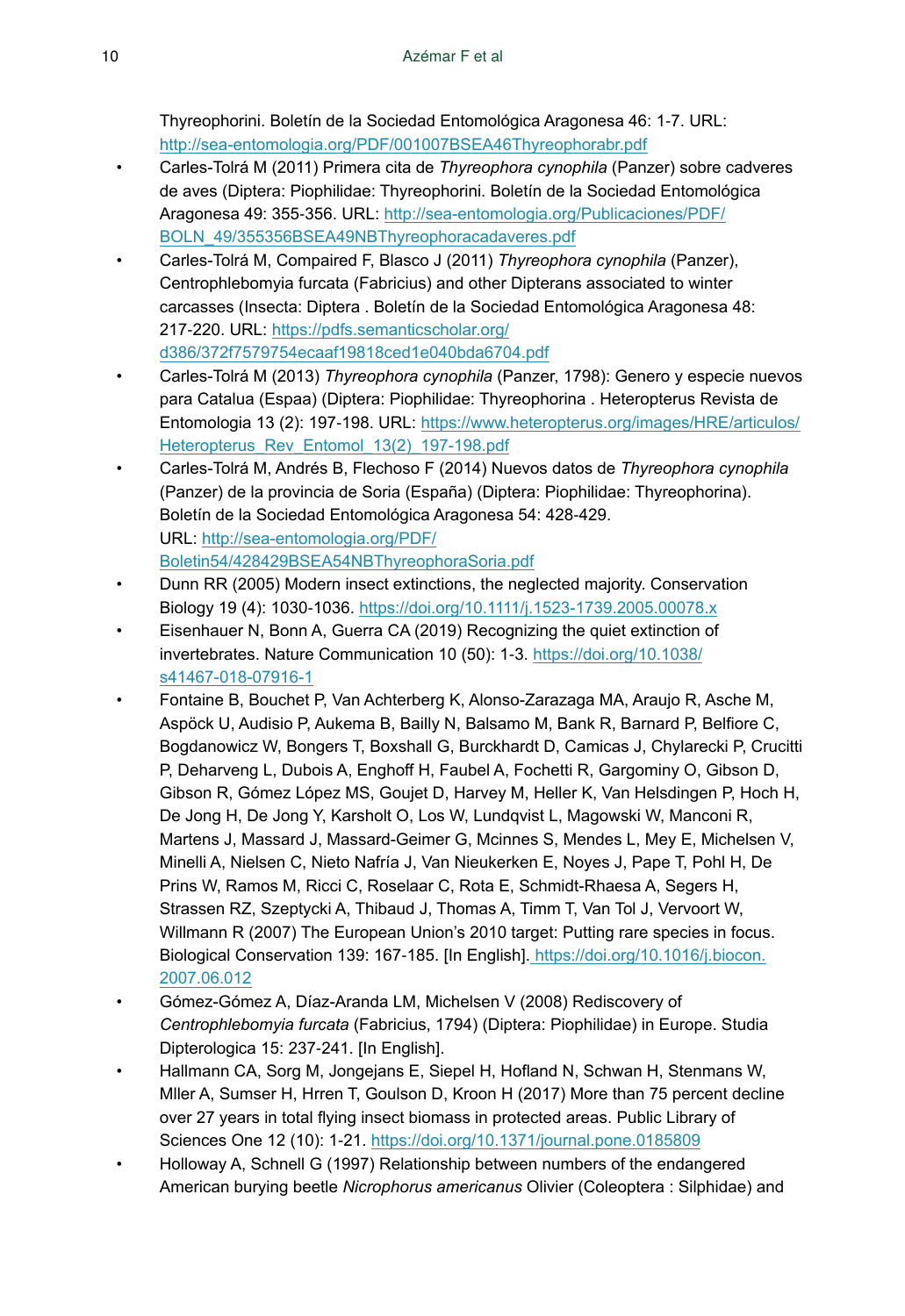available food resources. Biological Conservation 81: 145‑152. [In English]. [https://doi.org/10.1016/s0006-3207\(96\)00158-9](https://doi.org/10.1016/s0006-3207(96)00158-9)

- Howard DR, Hall CL (2019) Examining the management of rare insects through the lens of biotic interactions: a comparative case study of *Nicrophorus americanus* (Coleoptera: Silphidae) and *Gryllotalpa major* (Orthoptera: Gryllotalpidae). Annals of the Entomological Society of America 112 (3): 158‑168. <https://doi.org/10.1093/aesa/saz008>
- IUCN (2019) Table 4a. Red list cate Table 4a. Red list category summary for all animal classes and orders gory summary for all animal classes and orders. [https://nc.iucnredlist.org/redlist/content/attachment\\_files/2019\\_2\\_RL\\_Table\\_4a.pdf](https://nc.iucnredlist.org/redlist/content/attachment_files/2019_2_RL_Table_4a.pdf). Accessed on: 2020-1-27.
- Léal X, Mourieres P, Lamarque F, Azémar F, Pelozuelo L (2020) Back from the dead II: *Thyreophora cynophila* (Panzer, 1798) (Diptera: Piophilidae) resurfaces in France after a 183-year-long absence. Annales de la Société Entomologique de France 56 (1): 15‑18.<https://doi.org/10.1080/00379271.2019.1702478>
- Martín-Vega D, Baz A, Michelsen V (2010) Back from the dead: *Thyreophora cynophila* (Panzer, 1798) (Diptera: Piophilidae) 'globally extinct' fugitive in Spain. Systematic Entomology 35: 607‑613.<https://doi.org/10.1111/j.1365-3113.2010.00541.x>
- Martín-Vega D, Baz A (2011) Could the 'vulture restaurants' be a lifeboat for the recently rediscovered bone-skippers (Diptera: Piophilidae)? Journal of Insect Conservation 15: 747‑753. <https://doi.org/10.1007/s10841-011-9429-0>
- Mei M, Whitmore D, Lo Giudice G, Cerretti P (2013) A neotype designation for the boneskipper Centrophlebomyia anthropophaga (Diptera, Piophilidae, Thyreophorina), with a review of the Palaearctic species of Centrophlebomyia. ZooKeys 310: 7‑28. <https://doi.org/10.3897/zookeys.310.4914>
- Menier JJ (2003) Proceedings of the First European Forensic Entomology Seminar. Thyreophora cynophila (Diptera, Thyreophoridae) has disappeared fromFrance! What's the police doing?. 118 pp. [In English].
- Morales J, Flechoso F, Lizana M (2016) New location and phenological data revision for the European bone-skipper fly *Thyreophora cynophila* (Panzer) (Diptera: Piophilidae) in the Cantabrian Mountains (Northern Spain). Boletín de la Real Sociedad Española de Historia Natural. Sección Biológica 110: 79-84. URL: [http://www.rsehn.es/cont/publis/](http://www.rsehn.es/cont/publis/boletines/336.pdf) [boletines/336.pdf](http://www.rsehn.es/cont/publis/boletines/336.pdf)
- République Française (1998) Arrêté du 7 août 1998 relatif à l'élimination des cadavres d'animaux et au nourrissage des rapaces nécrophages. Journal officiel de la République Française 191: 12713. [In French]. URL: [https://www.legifrance.gouv.fr/](https://www.legifrance.gouv.fr/affichTexte.do?cidTexte=JORFTEXT000000572740&categorieLien=id) [affichTexte.do?cidTexte=JORFTEXT000000572740&categorieLien=id](https://www.legifrance.gouv.fr/affichTexte.do?cidTexte=JORFTEXT000000572740&categorieLien=id)
- Robineau-Desvoidy JB (1841) Note sur le *Thyreophora cynophila*. Séance du 4 août 1841. Annales de la Société entomologique de France 10: 273. [In French]. URL: <https://www.biodiversitylibrary.org/page/8258075#page/279/mode/1up>
- Sánchez-Bayo F, Wyckhuys KAG (2019) Worldwide decline of the entomofauna: A review of its drivers. Biological Conservation. 232: 8‑37. [https://doi.org/10.1016/j.biocon.](https://doi.org/10.1016/j.biocon.2019.01.020) [2019.01.020](https://doi.org/10.1016/j.biocon.2019.01.020)
- Sentilles J, Lemaître P, Vanpe C, Quenette P (2020) Rapport annuel du Réseau Ours Brun 2019. Office Français de la Biodiversité. URL: [https://professionnels.ofb.fr/fr/doc/](https://professionnels.ofb.fr/fr/doc/ours-infos-2019) [ours-infos-2019](https://professionnels.ofb.fr/fr/doc/ours-infos-2019)
- Vogel G (2017) Where have all the insects gone? Science 356: 576‑579. <https://doi.org/10.1126/science.356.6338.576>